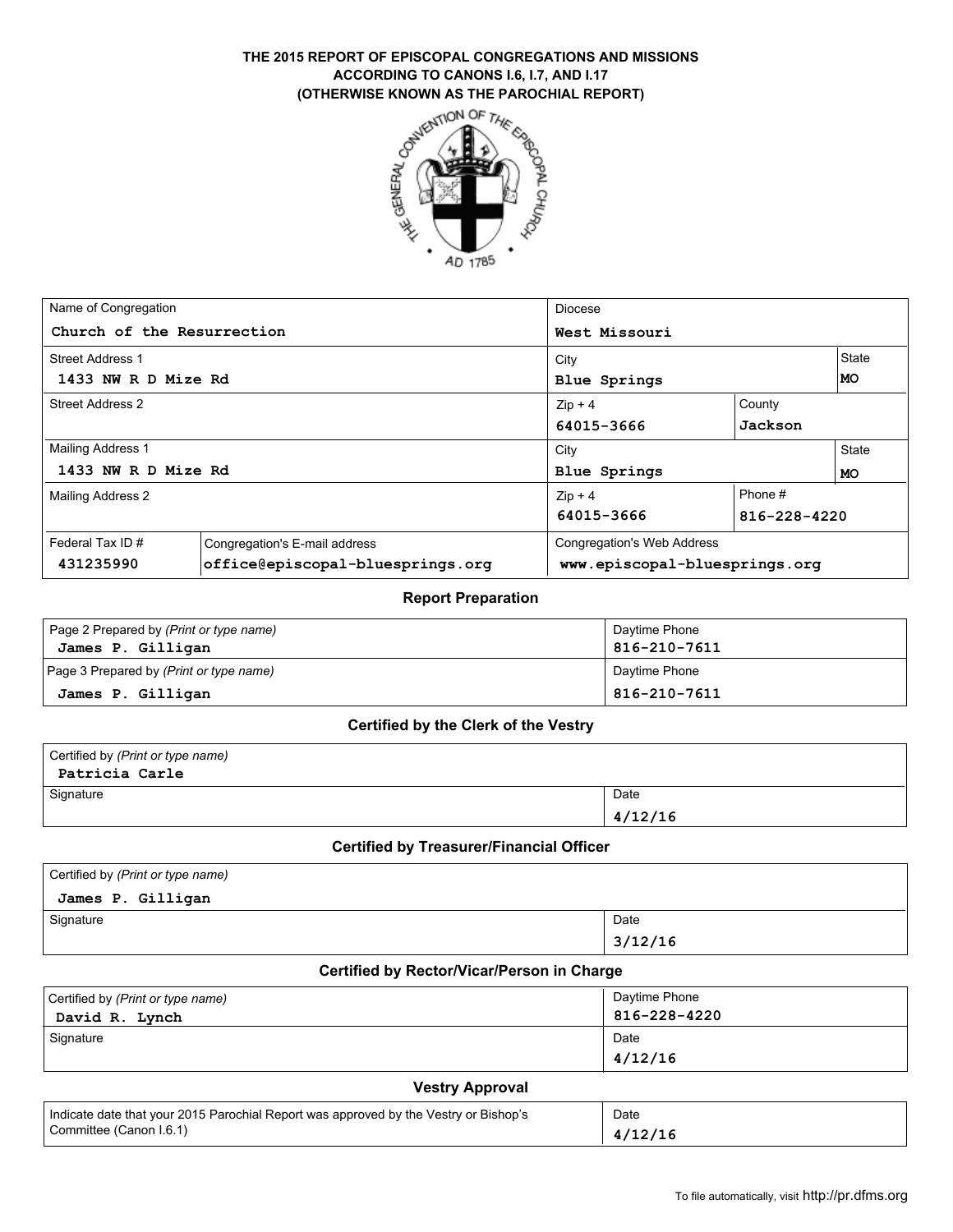| Congregation<br>City<br><b>Diocese</b><br>Membership, Attendance and Services of the Reporting Congregation<br><b>Using Last Year's Report:</b><br>Using the 2014 Parochial Report, record the Number of Baptized Members Reported as of<br>December 31,2014. (See your 2014 Parochial Report, Box M14)<br><b>Active Baptized Members of</b><br>the Reporting Congregation<br>Members Reported Last Year = M14.<br>238<br><b>Reported Last Year</b><br>Using the Register of Church Membership and Rites:<br>1. Increases during year: All members added to the baptized members section of your congregation's<br>During the Report Year<br>Membership Register during 2015 by: baptism, confirmation/reception, or transfer; and those persons<br>restored from inactive status, or not counted in last year's membership count.<br>Total Increases = 1.<br>3<br><b>Increases in Membership</b><br>2. Decreases during year: All baptized members lost by death, transferred to another<br>congregation, removed to inactive status in the Register of Church Membership and Rites, removed for<br>other reasons, or not removed from last year's membership count.<br>Total Decreases = 2.<br>Decreases in Membership<br>M15: Add the increases entered in Box 1 to Box M14. Then subtract the decreases entered in Box 2<br><b>Active Baptized Members of</b><br>for the total active membership as of December 31, 2015<br>the Reporting Congregation<br>At Year-End<br>Total Active Baptized Members (end of report year) = M15.<br>237<br>Communicants in good standing: All baptized members of the reporting congregation, who "have<br><b>Communicants in Good</b><br>received Holy Communion at least three times during the preceding year" and are faithful "in corporate<br><b>Standing of the Reporting</b><br>worship, unless for good cause prevented," and "in working, praying, and giving for the spread of the<br>Congregation<br>Kingdom of God."<br>3. Adult communicants in good standing (age 16 and over) =<br>190<br>3.<br><b>Adults</b><br>38<br>4. Youth communicants in good standing (under age 16) =<br>4.<br>Youth<br>5. Total communicants in good standing $(3 + 4) =$<br>5.<br>228<br><b>Others Active</b><br>6. Others who are active whose baptisms are not recorded in the<br>Parish Register, or in another Episcopal congregation.<br>19<br>Others = $6$<br><b>Using the Service Register:</b><br><b>Average Sunday Attendance</b><br>7. Sunday (& Saturday Evening) Attendance: Divide total attendance by the<br>for 2015<br>total number of Sundays when services were held.<br>90<br>Average Sunday Attendance = 7.<br>8. Average Principal Worship Service Attendance on a Weekday (in<br>congregations without Sunday or Saturday evening services)<br>$= 8.$<br>0<br>Easter Attendance in 2015<br>(9)<br>9. Easter Sunday Attendance<br>155<br><b>Sacraments &amp; Services:</b><br><b>Number of Holy Eucharists</b><br>(10)<br>101<br>10. Total Sunday & Saturday Evening Eucharists<br><b>Celebrated During 2015</b><br>(11)<br>7<br><b>Total Weekday Eucharists</b><br>11.<br>10<br><b>Total Private Eucharists</b><br>(12)<br>12.<br>Daily Offices and Other<br>(13)<br>Daily Offices Held on Sunday<br>0<br>13.<br><b>Services Held During 2015</b><br>Daily Offices Held on Weekdays<br>(14)<br>0<br>14.<br>0<br>15. Marriages conducted in 2015<br>(15)<br>(16)<br>$\overline{2}$<br>16. Burials conducted in 2015<br>Using the Register of Church Membership and Rites:<br>17. Baptisms 16 years and older<br>Baptisms in 2015<br>(17)<br>0<br>18. Baptisms under 16 years of age<br>3<br>(18)<br>19. Confirmations 16 years and older<br><b>Confirmations in 2015</b><br>0<br>(19)<br>20. Confirmations under 16 years of age<br>0<br>(20)<br>21. Received by a bishop<br>(21)<br>Received in 2015<br>0<br><b>Education:</b><br><b>Children and Youth</b><br>15<br>22. Total Church School Students Enrolled<br>23. Regular Sunday or weekday adult education programs held?<br>Yes $\mathbf{x}$<br>No<br><b>Adult Education</b><br>24. Number of adults engaged in religious education or spiritual formation<br>20 | Church of the Resurrection | Blue Springs | West Missouri |        |
|-------------------------------------------------------------------------------------------------------------------------------------------------------------------------------------------------------------------------------------------------------------------------------------------------------------------------------------------------------------------------------------------------------------------------------------------------------------------------------------------------------------------------------------------------------------------------------------------------------------------------------------------------------------------------------------------------------------------------------------------------------------------------------------------------------------------------------------------------------------------------------------------------------------------------------------------------------------------------------------------------------------------------------------------------------------------------------------------------------------------------------------------------------------------------------------------------------------------------------------------------------------------------------------------------------------------------------------------------------------------------------------------------------------------------------------------------------------------------------------------------------------------------------------------------------------------------------------------------------------------------------------------------------------------------------------------------------------------------------------------------------------------------------------------------------------------------------------------------------------------------------------------------------------------------------------------------------------------------------------------------------------------------------------------------------------------------------------------------------------------------------------------------------------------------------------------------------------------------------------------------------------------------------------------------------------------------------------------------------------------------------------------------------------------------------------------------------------------------------------------------------------------------------------------------------------------------------------------------------------------------------------------------------------------------------------------------------------------------------------------------------------------------------------------------------------------------------------------------------------------------------------------------------------------------------------------------------------------------------------------------------------------------------------------------------------------------------------------------------------------------------------------------------------------------------------------------------------------------------------------------------------------------------------------------------------------------------------------------------------------------------------------------------------------------------------------------------------------------------------------------------------------------------------------------------------------------------------------------------------------------------------------------------------------------------------------------------------------------------------------------------------------------------------------------------------------------------------------------------------------------------------------------------------------------------------------------------------------------------------------------------------------------------------------------------------------------------------------------------------------------------------------------------------------------------|----------------------------|--------------|---------------|--------|
|                                                                                                                                                                                                                                                                                                                                                                                                                                                                                                                                                                                                                                                                                                                                                                                                                                                                                                                                                                                                                                                                                                                                                                                                                                                                                                                                                                                                                                                                                                                                                                                                                                                                                                                                                                                                                                                                                                                                                                                                                                                                                                                                                                                                                                                                                                                                                                                                                                                                                                                                                                                                                                                                                                                                                                                                                                                                                                                                                                                                                                                                                                                                                                                                                                                                                                                                                                                                                                                                                                                                                                                                                                                                                                                                                                                                                                                                                                                                                                                                                                                                                                                                                                               |                            |              |               | Page 2 |
|                                                                                                                                                                                                                                                                                                                                                                                                                                                                                                                                                                                                                                                                                                                                                                                                                                                                                                                                                                                                                                                                                                                                                                                                                                                                                                                                                                                                                                                                                                                                                                                                                                                                                                                                                                                                                                                                                                                                                                                                                                                                                                                                                                                                                                                                                                                                                                                                                                                                                                                                                                                                                                                                                                                                                                                                                                                                                                                                                                                                                                                                                                                                                                                                                                                                                                                                                                                                                                                                                                                                                                                                                                                                                                                                                                                                                                                                                                                                                                                                                                                                                                                                                                               |                            |              |               |        |
|                                                                                                                                                                                                                                                                                                                                                                                                                                                                                                                                                                                                                                                                                                                                                                                                                                                                                                                                                                                                                                                                                                                                                                                                                                                                                                                                                                                                                                                                                                                                                                                                                                                                                                                                                                                                                                                                                                                                                                                                                                                                                                                                                                                                                                                                                                                                                                                                                                                                                                                                                                                                                                                                                                                                                                                                                                                                                                                                                                                                                                                                                                                                                                                                                                                                                                                                                                                                                                                                                                                                                                                                                                                                                                                                                                                                                                                                                                                                                                                                                                                                                                                                                                               |                            |              |               |        |
|                                                                                                                                                                                                                                                                                                                                                                                                                                                                                                                                                                                                                                                                                                                                                                                                                                                                                                                                                                                                                                                                                                                                                                                                                                                                                                                                                                                                                                                                                                                                                                                                                                                                                                                                                                                                                                                                                                                                                                                                                                                                                                                                                                                                                                                                                                                                                                                                                                                                                                                                                                                                                                                                                                                                                                                                                                                                                                                                                                                                                                                                                                                                                                                                                                                                                                                                                                                                                                                                                                                                                                                                                                                                                                                                                                                                                                                                                                                                                                                                                                                                                                                                                                               |                            |              |               |        |
|                                                                                                                                                                                                                                                                                                                                                                                                                                                                                                                                                                                                                                                                                                                                                                                                                                                                                                                                                                                                                                                                                                                                                                                                                                                                                                                                                                                                                                                                                                                                                                                                                                                                                                                                                                                                                                                                                                                                                                                                                                                                                                                                                                                                                                                                                                                                                                                                                                                                                                                                                                                                                                                                                                                                                                                                                                                                                                                                                                                                                                                                                                                                                                                                                                                                                                                                                                                                                                                                                                                                                                                                                                                                                                                                                                                                                                                                                                                                                                                                                                                                                                                                                                               |                            |              |               |        |
|                                                                                                                                                                                                                                                                                                                                                                                                                                                                                                                                                                                                                                                                                                                                                                                                                                                                                                                                                                                                                                                                                                                                                                                                                                                                                                                                                                                                                                                                                                                                                                                                                                                                                                                                                                                                                                                                                                                                                                                                                                                                                                                                                                                                                                                                                                                                                                                                                                                                                                                                                                                                                                                                                                                                                                                                                                                                                                                                                                                                                                                                                                                                                                                                                                                                                                                                                                                                                                                                                                                                                                                                                                                                                                                                                                                                                                                                                                                                                                                                                                                                                                                                                                               |                            |              |               |        |
|                                                                                                                                                                                                                                                                                                                                                                                                                                                                                                                                                                                                                                                                                                                                                                                                                                                                                                                                                                                                                                                                                                                                                                                                                                                                                                                                                                                                                                                                                                                                                                                                                                                                                                                                                                                                                                                                                                                                                                                                                                                                                                                                                                                                                                                                                                                                                                                                                                                                                                                                                                                                                                                                                                                                                                                                                                                                                                                                                                                                                                                                                                                                                                                                                                                                                                                                                                                                                                                                                                                                                                                                                                                                                                                                                                                                                                                                                                                                                                                                                                                                                                                                                                               |                            |              |               |        |
|                                                                                                                                                                                                                                                                                                                                                                                                                                                                                                                                                                                                                                                                                                                                                                                                                                                                                                                                                                                                                                                                                                                                                                                                                                                                                                                                                                                                                                                                                                                                                                                                                                                                                                                                                                                                                                                                                                                                                                                                                                                                                                                                                                                                                                                                                                                                                                                                                                                                                                                                                                                                                                                                                                                                                                                                                                                                                                                                                                                                                                                                                                                                                                                                                                                                                                                                                                                                                                                                                                                                                                                                                                                                                                                                                                                                                                                                                                                                                                                                                                                                                                                                                                               |                            |              |               |        |
|                                                                                                                                                                                                                                                                                                                                                                                                                                                                                                                                                                                                                                                                                                                                                                                                                                                                                                                                                                                                                                                                                                                                                                                                                                                                                                                                                                                                                                                                                                                                                                                                                                                                                                                                                                                                                                                                                                                                                                                                                                                                                                                                                                                                                                                                                                                                                                                                                                                                                                                                                                                                                                                                                                                                                                                                                                                                                                                                                                                                                                                                                                                                                                                                                                                                                                                                                                                                                                                                                                                                                                                                                                                                                                                                                                                                                                                                                                                                                                                                                                                                                                                                                                               |                            |              |               |        |
|                                                                                                                                                                                                                                                                                                                                                                                                                                                                                                                                                                                                                                                                                                                                                                                                                                                                                                                                                                                                                                                                                                                                                                                                                                                                                                                                                                                                                                                                                                                                                                                                                                                                                                                                                                                                                                                                                                                                                                                                                                                                                                                                                                                                                                                                                                                                                                                                                                                                                                                                                                                                                                                                                                                                                                                                                                                                                                                                                                                                                                                                                                                                                                                                                                                                                                                                                                                                                                                                                                                                                                                                                                                                                                                                                                                                                                                                                                                                                                                                                                                                                                                                                                               |                            |              |               |        |
|                                                                                                                                                                                                                                                                                                                                                                                                                                                                                                                                                                                                                                                                                                                                                                                                                                                                                                                                                                                                                                                                                                                                                                                                                                                                                                                                                                                                                                                                                                                                                                                                                                                                                                                                                                                                                                                                                                                                                                                                                                                                                                                                                                                                                                                                                                                                                                                                                                                                                                                                                                                                                                                                                                                                                                                                                                                                                                                                                                                                                                                                                                                                                                                                                                                                                                                                                                                                                                                                                                                                                                                                                                                                                                                                                                                                                                                                                                                                                                                                                                                                                                                                                                               |                            |              |               |        |
|                                                                                                                                                                                                                                                                                                                                                                                                                                                                                                                                                                                                                                                                                                                                                                                                                                                                                                                                                                                                                                                                                                                                                                                                                                                                                                                                                                                                                                                                                                                                                                                                                                                                                                                                                                                                                                                                                                                                                                                                                                                                                                                                                                                                                                                                                                                                                                                                                                                                                                                                                                                                                                                                                                                                                                                                                                                                                                                                                                                                                                                                                                                                                                                                                                                                                                                                                                                                                                                                                                                                                                                                                                                                                                                                                                                                                                                                                                                                                                                                                                                                                                                                                                               |                            |              |               |        |
|                                                                                                                                                                                                                                                                                                                                                                                                                                                                                                                                                                                                                                                                                                                                                                                                                                                                                                                                                                                                                                                                                                                                                                                                                                                                                                                                                                                                                                                                                                                                                                                                                                                                                                                                                                                                                                                                                                                                                                                                                                                                                                                                                                                                                                                                                                                                                                                                                                                                                                                                                                                                                                                                                                                                                                                                                                                                                                                                                                                                                                                                                                                                                                                                                                                                                                                                                                                                                                                                                                                                                                                                                                                                                                                                                                                                                                                                                                                                                                                                                                                                                                                                                                               |                            |              |               |        |
|                                                                                                                                                                                                                                                                                                                                                                                                                                                                                                                                                                                                                                                                                                                                                                                                                                                                                                                                                                                                                                                                                                                                                                                                                                                                                                                                                                                                                                                                                                                                                                                                                                                                                                                                                                                                                                                                                                                                                                                                                                                                                                                                                                                                                                                                                                                                                                                                                                                                                                                                                                                                                                                                                                                                                                                                                                                                                                                                                                                                                                                                                                                                                                                                                                                                                                                                                                                                                                                                                                                                                                                                                                                                                                                                                                                                                                                                                                                                                                                                                                                                                                                                                                               |                            |              |               |        |
|                                                                                                                                                                                                                                                                                                                                                                                                                                                                                                                                                                                                                                                                                                                                                                                                                                                                                                                                                                                                                                                                                                                                                                                                                                                                                                                                                                                                                                                                                                                                                                                                                                                                                                                                                                                                                                                                                                                                                                                                                                                                                                                                                                                                                                                                                                                                                                                                                                                                                                                                                                                                                                                                                                                                                                                                                                                                                                                                                                                                                                                                                                                                                                                                                                                                                                                                                                                                                                                                                                                                                                                                                                                                                                                                                                                                                                                                                                                                                                                                                                                                                                                                                                               |                            |              |               |        |
|                                                                                                                                                                                                                                                                                                                                                                                                                                                                                                                                                                                                                                                                                                                                                                                                                                                                                                                                                                                                                                                                                                                                                                                                                                                                                                                                                                                                                                                                                                                                                                                                                                                                                                                                                                                                                                                                                                                                                                                                                                                                                                                                                                                                                                                                                                                                                                                                                                                                                                                                                                                                                                                                                                                                                                                                                                                                                                                                                                                                                                                                                                                                                                                                                                                                                                                                                                                                                                                                                                                                                                                                                                                                                                                                                                                                                                                                                                                                                                                                                                                                                                                                                                               |                            |              |               |        |
|                                                                                                                                                                                                                                                                                                                                                                                                                                                                                                                                                                                                                                                                                                                                                                                                                                                                                                                                                                                                                                                                                                                                                                                                                                                                                                                                                                                                                                                                                                                                                                                                                                                                                                                                                                                                                                                                                                                                                                                                                                                                                                                                                                                                                                                                                                                                                                                                                                                                                                                                                                                                                                                                                                                                                                                                                                                                                                                                                                                                                                                                                                                                                                                                                                                                                                                                                                                                                                                                                                                                                                                                                                                                                                                                                                                                                                                                                                                                                                                                                                                                                                                                                                               |                            |              |               |        |
|                                                                                                                                                                                                                                                                                                                                                                                                                                                                                                                                                                                                                                                                                                                                                                                                                                                                                                                                                                                                                                                                                                                                                                                                                                                                                                                                                                                                                                                                                                                                                                                                                                                                                                                                                                                                                                                                                                                                                                                                                                                                                                                                                                                                                                                                                                                                                                                                                                                                                                                                                                                                                                                                                                                                                                                                                                                                                                                                                                                                                                                                                                                                                                                                                                                                                                                                                                                                                                                                                                                                                                                                                                                                                                                                                                                                                                                                                                                                                                                                                                                                                                                                                                               |                            |              |               |        |
|                                                                                                                                                                                                                                                                                                                                                                                                                                                                                                                                                                                                                                                                                                                                                                                                                                                                                                                                                                                                                                                                                                                                                                                                                                                                                                                                                                                                                                                                                                                                                                                                                                                                                                                                                                                                                                                                                                                                                                                                                                                                                                                                                                                                                                                                                                                                                                                                                                                                                                                                                                                                                                                                                                                                                                                                                                                                                                                                                                                                                                                                                                                                                                                                                                                                                                                                                                                                                                                                                                                                                                                                                                                                                                                                                                                                                                                                                                                                                                                                                                                                                                                                                                               |                            |              |               |        |
|                                                                                                                                                                                                                                                                                                                                                                                                                                                                                                                                                                                                                                                                                                                                                                                                                                                                                                                                                                                                                                                                                                                                                                                                                                                                                                                                                                                                                                                                                                                                                                                                                                                                                                                                                                                                                                                                                                                                                                                                                                                                                                                                                                                                                                                                                                                                                                                                                                                                                                                                                                                                                                                                                                                                                                                                                                                                                                                                                                                                                                                                                                                                                                                                                                                                                                                                                                                                                                                                                                                                                                                                                                                                                                                                                                                                                                                                                                                                                                                                                                                                                                                                                                               |                            |              |               |        |
|                                                                                                                                                                                                                                                                                                                                                                                                                                                                                                                                                                                                                                                                                                                                                                                                                                                                                                                                                                                                                                                                                                                                                                                                                                                                                                                                                                                                                                                                                                                                                                                                                                                                                                                                                                                                                                                                                                                                                                                                                                                                                                                                                                                                                                                                                                                                                                                                                                                                                                                                                                                                                                                                                                                                                                                                                                                                                                                                                                                                                                                                                                                                                                                                                                                                                                                                                                                                                                                                                                                                                                                                                                                                                                                                                                                                                                                                                                                                                                                                                                                                                                                                                                               |                            |              |               |        |
|                                                                                                                                                                                                                                                                                                                                                                                                                                                                                                                                                                                                                                                                                                                                                                                                                                                                                                                                                                                                                                                                                                                                                                                                                                                                                                                                                                                                                                                                                                                                                                                                                                                                                                                                                                                                                                                                                                                                                                                                                                                                                                                                                                                                                                                                                                                                                                                                                                                                                                                                                                                                                                                                                                                                                                                                                                                                                                                                                                                                                                                                                                                                                                                                                                                                                                                                                                                                                                                                                                                                                                                                                                                                                                                                                                                                                                                                                                                                                                                                                                                                                                                                                                               |                            |              |               |        |
|                                                                                                                                                                                                                                                                                                                                                                                                                                                                                                                                                                                                                                                                                                                                                                                                                                                                                                                                                                                                                                                                                                                                                                                                                                                                                                                                                                                                                                                                                                                                                                                                                                                                                                                                                                                                                                                                                                                                                                                                                                                                                                                                                                                                                                                                                                                                                                                                                                                                                                                                                                                                                                                                                                                                                                                                                                                                                                                                                                                                                                                                                                                                                                                                                                                                                                                                                                                                                                                                                                                                                                                                                                                                                                                                                                                                                                                                                                                                                                                                                                                                                                                                                                               |                            |              |               |        |
|                                                                                                                                                                                                                                                                                                                                                                                                                                                                                                                                                                                                                                                                                                                                                                                                                                                                                                                                                                                                                                                                                                                                                                                                                                                                                                                                                                                                                                                                                                                                                                                                                                                                                                                                                                                                                                                                                                                                                                                                                                                                                                                                                                                                                                                                                                                                                                                                                                                                                                                                                                                                                                                                                                                                                                                                                                                                                                                                                                                                                                                                                                                                                                                                                                                                                                                                                                                                                                                                                                                                                                                                                                                                                                                                                                                                                                                                                                                                                                                                                                                                                                                                                                               |                            |              |               |        |
|                                                                                                                                                                                                                                                                                                                                                                                                                                                                                                                                                                                                                                                                                                                                                                                                                                                                                                                                                                                                                                                                                                                                                                                                                                                                                                                                                                                                                                                                                                                                                                                                                                                                                                                                                                                                                                                                                                                                                                                                                                                                                                                                                                                                                                                                                                                                                                                                                                                                                                                                                                                                                                                                                                                                                                                                                                                                                                                                                                                                                                                                                                                                                                                                                                                                                                                                                                                                                                                                                                                                                                                                                                                                                                                                                                                                                                                                                                                                                                                                                                                                                                                                                                               |                            |              |               |        |
|                                                                                                                                                                                                                                                                                                                                                                                                                                                                                                                                                                                                                                                                                                                                                                                                                                                                                                                                                                                                                                                                                                                                                                                                                                                                                                                                                                                                                                                                                                                                                                                                                                                                                                                                                                                                                                                                                                                                                                                                                                                                                                                                                                                                                                                                                                                                                                                                                                                                                                                                                                                                                                                                                                                                                                                                                                                                                                                                                                                                                                                                                                                                                                                                                                                                                                                                                                                                                                                                                                                                                                                                                                                                                                                                                                                                                                                                                                                                                                                                                                                                                                                                                                               |                            |              |               |        |
|                                                                                                                                                                                                                                                                                                                                                                                                                                                                                                                                                                                                                                                                                                                                                                                                                                                                                                                                                                                                                                                                                                                                                                                                                                                                                                                                                                                                                                                                                                                                                                                                                                                                                                                                                                                                                                                                                                                                                                                                                                                                                                                                                                                                                                                                                                                                                                                                                                                                                                                                                                                                                                                                                                                                                                                                                                                                                                                                                                                                                                                                                                                                                                                                                                                                                                                                                                                                                                                                                                                                                                                                                                                                                                                                                                                                                                                                                                                                                                                                                                                                                                                                                                               |                            |              |               |        |
|                                                                                                                                                                                                                                                                                                                                                                                                                                                                                                                                                                                                                                                                                                                                                                                                                                                                                                                                                                                                                                                                                                                                                                                                                                                                                                                                                                                                                                                                                                                                                                                                                                                                                                                                                                                                                                                                                                                                                                                                                                                                                                                                                                                                                                                                                                                                                                                                                                                                                                                                                                                                                                                                                                                                                                                                                                                                                                                                                                                                                                                                                                                                                                                                                                                                                                                                                                                                                                                                                                                                                                                                                                                                                                                                                                                                                                                                                                                                                                                                                                                                                                                                                                               |                            |              |               |        |
|                                                                                                                                                                                                                                                                                                                                                                                                                                                                                                                                                                                                                                                                                                                                                                                                                                                                                                                                                                                                                                                                                                                                                                                                                                                                                                                                                                                                                                                                                                                                                                                                                                                                                                                                                                                                                                                                                                                                                                                                                                                                                                                                                                                                                                                                                                                                                                                                                                                                                                                                                                                                                                                                                                                                                                                                                                                                                                                                                                                                                                                                                                                                                                                                                                                                                                                                                                                                                                                                                                                                                                                                                                                                                                                                                                                                                                                                                                                                                                                                                                                                                                                                                                               |                            |              |               |        |
|                                                                                                                                                                                                                                                                                                                                                                                                                                                                                                                                                                                                                                                                                                                                                                                                                                                                                                                                                                                                                                                                                                                                                                                                                                                                                                                                                                                                                                                                                                                                                                                                                                                                                                                                                                                                                                                                                                                                                                                                                                                                                                                                                                                                                                                                                                                                                                                                                                                                                                                                                                                                                                                                                                                                                                                                                                                                                                                                                                                                                                                                                                                                                                                                                                                                                                                                                                                                                                                                                                                                                                                                                                                                                                                                                                                                                                                                                                                                                                                                                                                                                                                                                                               |                            |              |               |        |
|                                                                                                                                                                                                                                                                                                                                                                                                                                                                                                                                                                                                                                                                                                                                                                                                                                                                                                                                                                                                                                                                                                                                                                                                                                                                                                                                                                                                                                                                                                                                                                                                                                                                                                                                                                                                                                                                                                                                                                                                                                                                                                                                                                                                                                                                                                                                                                                                                                                                                                                                                                                                                                                                                                                                                                                                                                                                                                                                                                                                                                                                                                                                                                                                                                                                                                                                                                                                                                                                                                                                                                                                                                                                                                                                                                                                                                                                                                                                                                                                                                                                                                                                                                               |                            |              |               |        |
|                                                                                                                                                                                                                                                                                                                                                                                                                                                                                                                                                                                                                                                                                                                                                                                                                                                                                                                                                                                                                                                                                                                                                                                                                                                                                                                                                                                                                                                                                                                                                                                                                                                                                                                                                                                                                                                                                                                                                                                                                                                                                                                                                                                                                                                                                                                                                                                                                                                                                                                                                                                                                                                                                                                                                                                                                                                                                                                                                                                                                                                                                                                                                                                                                                                                                                                                                                                                                                                                                                                                                                                                                                                                                                                                                                                                                                                                                                                                                                                                                                                                                                                                                                               |                            |              |               |        |
|                                                                                                                                                                                                                                                                                                                                                                                                                                                                                                                                                                                                                                                                                                                                                                                                                                                                                                                                                                                                                                                                                                                                                                                                                                                                                                                                                                                                                                                                                                                                                                                                                                                                                                                                                                                                                                                                                                                                                                                                                                                                                                                                                                                                                                                                                                                                                                                                                                                                                                                                                                                                                                                                                                                                                                                                                                                                                                                                                                                                                                                                                                                                                                                                                                                                                                                                                                                                                                                                                                                                                                                                                                                                                                                                                                                                                                                                                                                                                                                                                                                                                                                                                                               |                            |              |               |        |
|                                                                                                                                                                                                                                                                                                                                                                                                                                                                                                                                                                                                                                                                                                                                                                                                                                                                                                                                                                                                                                                                                                                                                                                                                                                                                                                                                                                                                                                                                                                                                                                                                                                                                                                                                                                                                                                                                                                                                                                                                                                                                                                                                                                                                                                                                                                                                                                                                                                                                                                                                                                                                                                                                                                                                                                                                                                                                                                                                                                                                                                                                                                                                                                                                                                                                                                                                                                                                                                                                                                                                                                                                                                                                                                                                                                                                                                                                                                                                                                                                                                                                                                                                                               |                            |              |               |        |
|                                                                                                                                                                                                                                                                                                                                                                                                                                                                                                                                                                                                                                                                                                                                                                                                                                                                                                                                                                                                                                                                                                                                                                                                                                                                                                                                                                                                                                                                                                                                                                                                                                                                                                                                                                                                                                                                                                                                                                                                                                                                                                                                                                                                                                                                                                                                                                                                                                                                                                                                                                                                                                                                                                                                                                                                                                                                                                                                                                                                                                                                                                                                                                                                                                                                                                                                                                                                                                                                                                                                                                                                                                                                                                                                                                                                                                                                                                                                                                                                                                                                                                                                                                               |                            |              |               |        |
|                                                                                                                                                                                                                                                                                                                                                                                                                                                                                                                                                                                                                                                                                                                                                                                                                                                                                                                                                                                                                                                                                                                                                                                                                                                                                                                                                                                                                                                                                                                                                                                                                                                                                                                                                                                                                                                                                                                                                                                                                                                                                                                                                                                                                                                                                                                                                                                                                                                                                                                                                                                                                                                                                                                                                                                                                                                                                                                                                                                                                                                                                                                                                                                                                                                                                                                                                                                                                                                                                                                                                                                                                                                                                                                                                                                                                                                                                                                                                                                                                                                                                                                                                                               |                            |              |               |        |
|                                                                                                                                                                                                                                                                                                                                                                                                                                                                                                                                                                                                                                                                                                                                                                                                                                                                                                                                                                                                                                                                                                                                                                                                                                                                                                                                                                                                                                                                                                                                                                                                                                                                                                                                                                                                                                                                                                                                                                                                                                                                                                                                                                                                                                                                                                                                                                                                                                                                                                                                                                                                                                                                                                                                                                                                                                                                                                                                                                                                                                                                                                                                                                                                                                                                                                                                                                                                                                                                                                                                                                                                                                                                                                                                                                                                                                                                                                                                                                                                                                                                                                                                                                               |                            |              |               |        |
|                                                                                                                                                                                                                                                                                                                                                                                                                                                                                                                                                                                                                                                                                                                                                                                                                                                                                                                                                                                                                                                                                                                                                                                                                                                                                                                                                                                                                                                                                                                                                                                                                                                                                                                                                                                                                                                                                                                                                                                                                                                                                                                                                                                                                                                                                                                                                                                                                                                                                                                                                                                                                                                                                                                                                                                                                                                                                                                                                                                                                                                                                                                                                                                                                                                                                                                                                                                                                                                                                                                                                                                                                                                                                                                                                                                                                                                                                                                                                                                                                                                                                                                                                                               |                            |              |               |        |
|                                                                                                                                                                                                                                                                                                                                                                                                                                                                                                                                                                                                                                                                                                                                                                                                                                                                                                                                                                                                                                                                                                                                                                                                                                                                                                                                                                                                                                                                                                                                                                                                                                                                                                                                                                                                                                                                                                                                                                                                                                                                                                                                                                                                                                                                                                                                                                                                                                                                                                                                                                                                                                                                                                                                                                                                                                                                                                                                                                                                                                                                                                                                                                                                                                                                                                                                                                                                                                                                                                                                                                                                                                                                                                                                                                                                                                                                                                                                                                                                                                                                                                                                                                               |                            |              |               |        |
|                                                                                                                                                                                                                                                                                                                                                                                                                                                                                                                                                                                                                                                                                                                                                                                                                                                                                                                                                                                                                                                                                                                                                                                                                                                                                                                                                                                                                                                                                                                                                                                                                                                                                                                                                                                                                                                                                                                                                                                                                                                                                                                                                                                                                                                                                                                                                                                                                                                                                                                                                                                                                                                                                                                                                                                                                                                                                                                                                                                                                                                                                                                                                                                                                                                                                                                                                                                                                                                                                                                                                                                                                                                                                                                                                                                                                                                                                                                                                                                                                                                                                                                                                                               |                            |              |               |        |
|                                                                                                                                                                                                                                                                                                                                                                                                                                                                                                                                                                                                                                                                                                                                                                                                                                                                                                                                                                                                                                                                                                                                                                                                                                                                                                                                                                                                                                                                                                                                                                                                                                                                                                                                                                                                                                                                                                                                                                                                                                                                                                                                                                                                                                                                                                                                                                                                                                                                                                                                                                                                                                                                                                                                                                                                                                                                                                                                                                                                                                                                                                                                                                                                                                                                                                                                                                                                                                                                                                                                                                                                                                                                                                                                                                                                                                                                                                                                                                                                                                                                                                                                                                               |                            |              |               |        |
|                                                                                                                                                                                                                                                                                                                                                                                                                                                                                                                                                                                                                                                                                                                                                                                                                                                                                                                                                                                                                                                                                                                                                                                                                                                                                                                                                                                                                                                                                                                                                                                                                                                                                                                                                                                                                                                                                                                                                                                                                                                                                                                                                                                                                                                                                                                                                                                                                                                                                                                                                                                                                                                                                                                                                                                                                                                                                                                                                                                                                                                                                                                                                                                                                                                                                                                                                                                                                                                                                                                                                                                                                                                                                                                                                                                                                                                                                                                                                                                                                                                                                                                                                                               |                            |              |               |        |
|                                                                                                                                                                                                                                                                                                                                                                                                                                                                                                                                                                                                                                                                                                                                                                                                                                                                                                                                                                                                                                                                                                                                                                                                                                                                                                                                                                                                                                                                                                                                                                                                                                                                                                                                                                                                                                                                                                                                                                                                                                                                                                                                                                                                                                                                                                                                                                                                                                                                                                                                                                                                                                                                                                                                                                                                                                                                                                                                                                                                                                                                                                                                                                                                                                                                                                                                                                                                                                                                                                                                                                                                                                                                                                                                                                                                                                                                                                                                                                                                                                                                                                                                                                               |                            |              |               |        |
|                                                                                                                                                                                                                                                                                                                                                                                                                                                                                                                                                                                                                                                                                                                                                                                                                                                                                                                                                                                                                                                                                                                                                                                                                                                                                                                                                                                                                                                                                                                                                                                                                                                                                                                                                                                                                                                                                                                                                                                                                                                                                                                                                                                                                                                                                                                                                                                                                                                                                                                                                                                                                                                                                                                                                                                                                                                                                                                                                                                                                                                                                                                                                                                                                                                                                                                                                                                                                                                                                                                                                                                                                                                                                                                                                                                                                                                                                                                                                                                                                                                                                                                                                                               |                            |              |               |        |
|                                                                                                                                                                                                                                                                                                                                                                                                                                                                                                                                                                                                                                                                                                                                                                                                                                                                                                                                                                                                                                                                                                                                                                                                                                                                                                                                                                                                                                                                                                                                                                                                                                                                                                                                                                                                                                                                                                                                                                                                                                                                                                                                                                                                                                                                                                                                                                                                                                                                                                                                                                                                                                                                                                                                                                                                                                                                                                                                                                                                                                                                                                                                                                                                                                                                                                                                                                                                                                                                                                                                                                                                                                                                                                                                                                                                                                                                                                                                                                                                                                                                                                                                                                               |                            |              |               |        |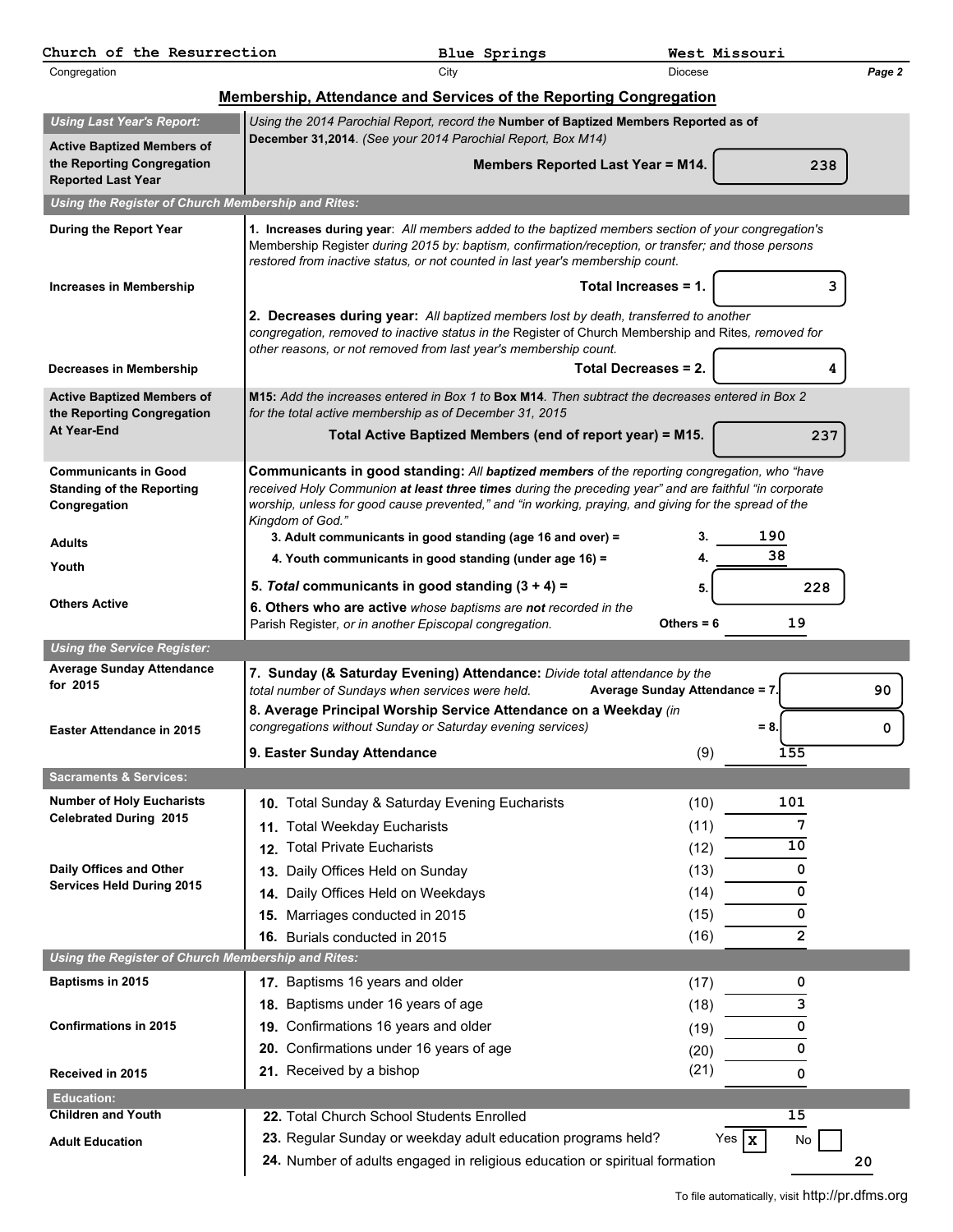| Church<br>Resurrection<br>the<br>ОĪ | Springs<br>Blue | Wes<br>---<br>Missouri |        |
|-------------------------------------|-----------------|------------------------|--------|
| Congregation                        | City            | Diocese                | Page J |

## **Stewardship and Financial Information of the Reporting Congregation**

| <b>Giving Information for 2015:</b>       |      |                                                                                                                                                         |                                  |           |
|-------------------------------------------|------|---------------------------------------------------------------------------------------------------------------------------------------------------------|----------------------------------|-----------|
| <b>Number of Pledges</b>                  |      | 1. Number of signed pledge cards for 2015 -report year                                                                                                  | (1)                              | 59        |
| <b>Total \$ Pledged</b>                   | 2.   | Total dollar amount pledges for 2015-report year                                                                                                        | (2)                              | \$153,286 |
| Report of Revenues and Expenses for 2015: |      |                                                                                                                                                         |                                  |           |
| <b>Operating Revenues</b>                 |      | 3. Plate offerings, pledge payments & regular support                                                                                                   | (3)                              | \$172,759 |
|                                           |      | 4. Money from investments used for operations in 2015                                                                                                   | (4)                              | \$1       |
|                                           |      | 5. Other operating income, including unrestricted gifts &<br>restricted gifts used for operations, & contributions from<br>congregation's organizations | (5)                              | \$6,693   |
|                                           |      | 6. Unrestricted bequests used for operations                                                                                                            | (6)                              | \$0       |
|                                           |      | Subtotal Normal Operating Income $(3 + 4 + 5 + 6) = A$                                                                                                  |                                  | \$179,453 |
|                                           |      | 7. Assistance from diocese for operating budget                                                                                                         | (7)                              | \$0       |
|                                           |      | Total Operating Revenues $(A + 7) = B$                                                                                                                  |                                  | \$179,453 |
| <b>Non-Operating Revenues</b>             |      | 8. Funds received for capital projects                                                                                                                  | (8)                              | \$58,178  |
|                                           |      | 9. Additions to endowment, & other investment funds                                                                                                     | (9)                              | \$1,660   |
|                                           |      | 10. Contributions & grants for congregation based outreach<br>& mission programs                                                                        | (10)                             | \$0       |
|                                           |      | 11. Funds for transmittal to other organizations                                                                                                        | (11)                             | \$4,685   |
|                                           |      | Subtotal Non-Operating Revenues $(8 + 9 + 10 + 11) = C$                                                                                                 |                                  | \$64,523  |
|                                           |      |                                                                                                                                                         | Total All Revenues $(B + C) = D$ | \$243,976 |
| <b>Operating Expenses</b>                 |      | 12. To diocese for assessment, apportionment, or fair share                                                                                             | (12)                             | \$23,182  |
|                                           |      | 13. Outreach from operating budget                                                                                                                      | (13)                             | \$0       |
|                                           |      | 14. All other operating expenses                                                                                                                        | (14)                             | \$130,384 |
|                                           |      | Subtotal Operating Expenses $(12 + 13 + 14) = E$                                                                                                        |                                  | \$153,566 |
| <b>Non-Operating Expenses</b>             |      | 15. Major improvements & capital expenditures                                                                                                           | (15)                             | \$47,957  |
|                                           |      | 16. Expense for congregation's outreach & mission                                                                                                       | (16)                             | \$0       |
|                                           |      | 17. Funds contributed to Episcopal seminaries                                                                                                           | (17)                             | \$0       |
|                                           |      | 18. Funds transmitted to other organizations                                                                                                            | (18)                             | \$5,534   |
|                                           |      | Subtotal Non-Operating Expenses $(15 + 16 + 17 + 18) = F$                                                                                               |                                  | \$53,491  |
|                                           |      |                                                                                                                                                         | Total All Expenses $(E + F) = G$ | \$207,057 |
| At Year-End:                              |      |                                                                                                                                                         |                                  |           |
| As of December 31, 2015                   | 19.  | Total cash in all checking & passbook savings accounts                                                                                                  | (19)                             | \$90,030  |
|                                           | 20.1 | Total investment at market value (not including cash<br>reported in line 19)                                                                            | (20)                             | \$0       |